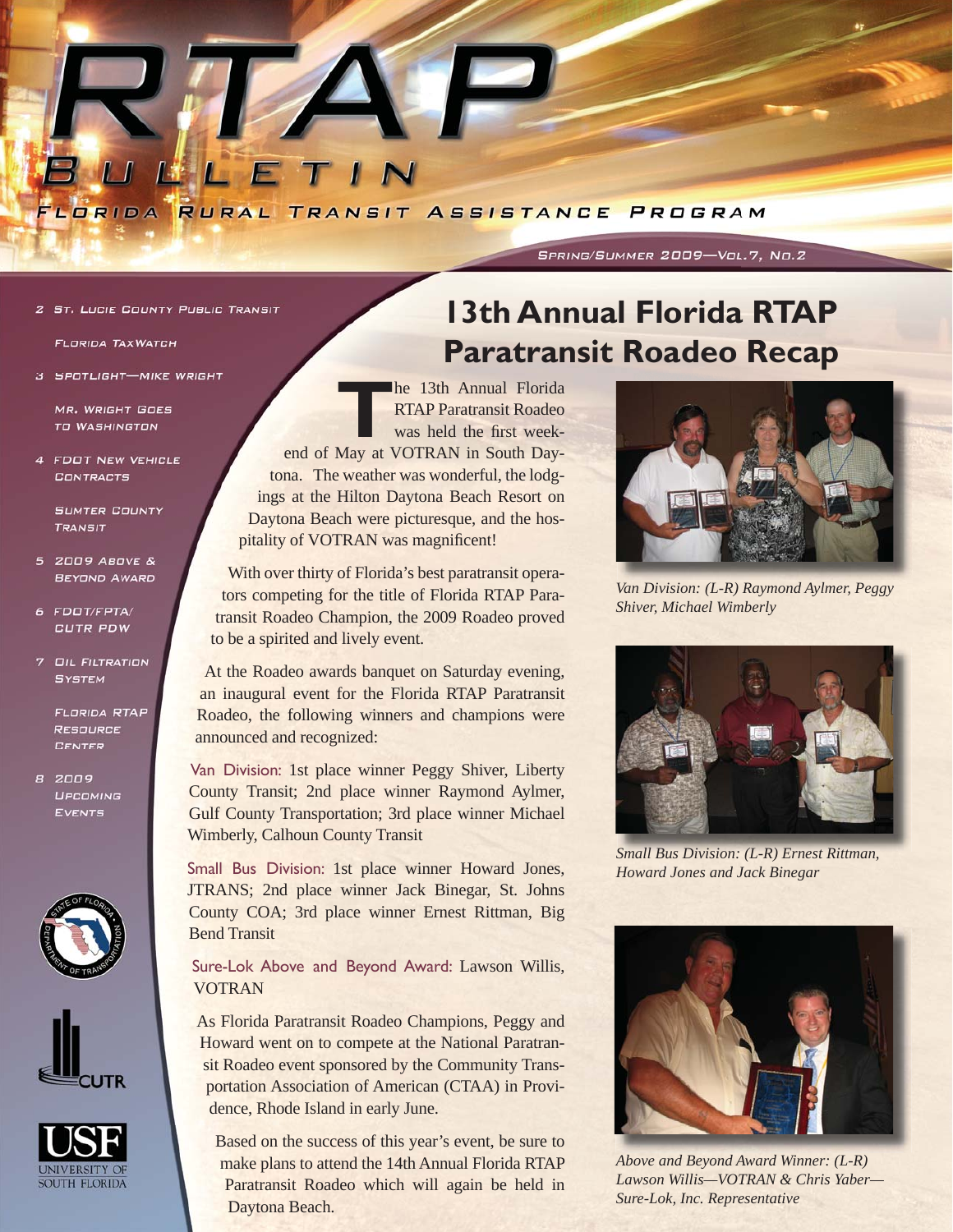## **St. Lucie County Public Transit Launches Two New Fixed Routes**

**O**n March 12, 2009, representatives from the Florida Department of Transportation, St. Lucie County Board of County Commissioners, City Florida Department of Transportation, St. Lucie County Board of County Commissioners, City of Port St. Lucie, and local supporters attended a ribbon cutting ceremony at the City of Port St. Lucie Community Center, one of the local transfer stations for the Treasure Coast Connector fixed routes.

St. Lucie County Council on Aging/Treasure Coast Connector was responsible for the launch of two new fixed routes to the western region of the county. The new routes are funded by the Florida Department of Transportation with local match from St. Lucie County, through a public transit Municipal Service Taxing Unit.

Since the demand for transportation services continued to increase significantly over the past five years, it became a necessity to institute these new fixed routes. Thanks to the support of the state, county and city commissioners, as well as the residents of St. Lucie County, this dream has materialized. St. Lucie County now has at six fixed routes. Four of the six routes travel along the east-west corridors of Port St. Lucie and Fort Pierce, which connects to the US 1 north– south route which travels from Avenue D & 8th Street in Fort Pierce to Martin Memorial Hospital in Martin County.

# **TD Commission Recognized by Florida TaxWatch**

**EACH SERVING TAXWATCH recognizes state agencies**<br> **EACH SERVING WATER WATER WATER PRODUCT** whose work significantly and measurably increases<br> **EACH SERVING CONTACT SERVING SERVING PRODUCT** for Election whose work significantly and measurably increases **n** productivity, promotes innovation to improve the delivery of state services, and saves money for Florida taxpayers and businesses. This year's Florida TaxWatch Davis Productivity, State Agency of the Year Award, was presented to the Florida Commission for the Transportation Disadvantaged.

The Commission coordinates and provides accessible transportation to the Transportation Disadvantaged throughout all 67 counties in Florida. The Transportation Disadvantaged are those who cannot obtain their own transportation due to a disability, age, or income.

To find out more about the routes and services, check out their website *[www.treasurecoastconnector.com](http://www.treasurecoastconnector.com/)*.



*Left: Charles Negard, rep of LCB, Padrick Pickney (partially hidden), member of the COASL Board of Director, (back) Peter Buchwald, St. Lucie County TPO Director, (front) Darrell Drummond, President/CEO Council on Aging, Jeff Weidner, FDOT, City of Port St. Lucie Commissioner Linda Batz, St. Lucie County Commissioner Charles Grande, Mayor Patricia Christensen, City of Port St. Lucie and Katherine Hensley, member of LCB and St. Lucie County School Board*

A recent study conducted by FSU concluded that for each \$1 spent on Transportation Disadvantaged Services the state receives 835% or \$8.35 payback on the investment. Each trip provided keeps citizens independent and healthy, by getting them to health care and out of a hospital or nursing home, or by getting them to a job or to a store to spend money.

For more information on the TD Commission visit their website at *[www.dot.state.](http://www.dot.state.fl.us/ctd/)fl.us/ctd/* or call 800-983-2435.



Vol. 7 No. 2, Spring/Summer 2009

The *RTAP BULLETIN* is produced by the USF Center for Urban Transportation Research.

Please direct all questions or comments to:

#### *RTAP BULLETIN*

Center for Urban Transportation Research University of South Florida 4202 East Fowler Avenue, CUT100 Tampa, FL 33620-5375 (813) 974-3120, fax (813) 974-5168 email: *[moorey@cutr.usf.edu](mailto:moorey@cutr.usf.edu)* website: www.floridartap.org

#### *OUR MISSION*

The Florida RTAP provides training, continuing education, and technical assistance to those who provide or assist in the provision of public transportation services in rural and small urban communities in order to promote the coordinated delivery of safe, efficient, and effective transit services.

*Editor: Yolanda Moore Designer: Stephanie Zavacki*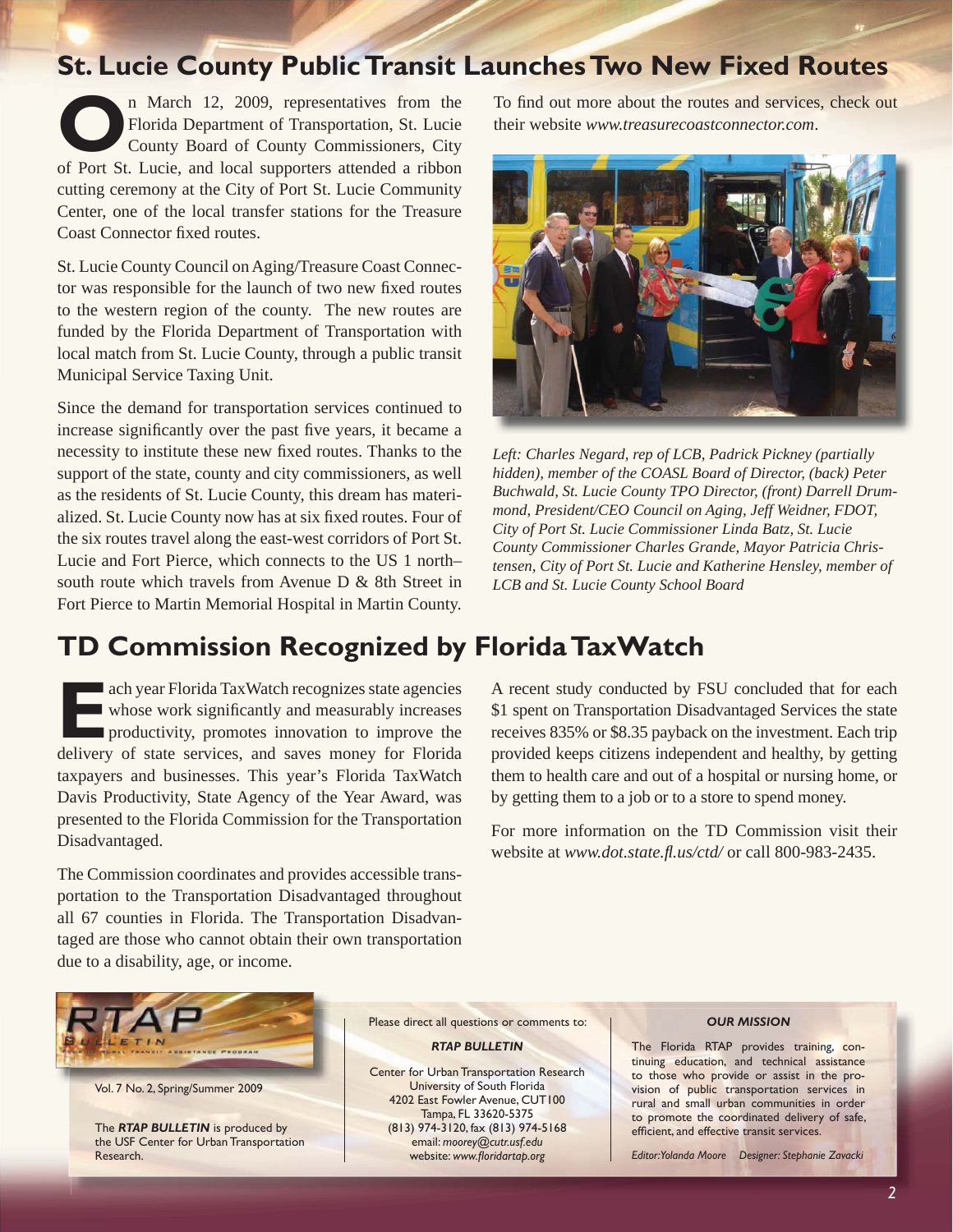# **Spotlight—Mike Wright, FDOT RTAP Manager**

**POTLIGHT** highlights one of our many energetic Florida RTAP transit professionals and allows these individuals to introduce themselves in their own words. In this issue the SPOTLIGHT is on Mike Wright the FDOT RTAP Manager.



Title: Commuter Assistance Program & Rural Transit Assistance Program Manager

Birthplace: Coco Solo, Republic of Panama

Education: B.A., University of Toledo (Political Science) M.S.P., Florida State University (Urban Planning)

Professional History: I have worked my entire adult life in

government positions, first as a transportation planner at the MPOs in West Palm Beach and Tallahassee. Then I migrated over to the state side and have worked for the last twenty years at both the Department of Community Affairs where I was involved in the birth of the comprehensive planning process and then the Department of Transportation.

Years Working With Current Agency: I have been at DOT since 1991, working first as the Statewide MPO Coordinator in the Office of Policy Planning and for the last ten years in the Transit Office under the tutelage of Liz Stutts learning all about commuter assistance. I have been the RTAP manager since 2005 and am still learning the ropes on 5311 and the myriad of rural transit issues. Still got a long way to go!

Years Working In Transit Industry: My experience with transit has been solely from the planning and government technical assistance angle. Since I don't have firsthand experience with the transit industry I am forced to rely heavily on others to give me the guidance that I so sorely need.

Biggest Challenge in Paratransit: The biggest challenge is trying to find ways to help the industry stretch their limited funding and get the training and technical assistance they need to provide a quality service. There is still so much that we can do to enhance the quality of rural transit service across the state it is a matter of staying focused and creating a consensus on an overarching plan of action.

Personal Background: I have been married for 22 years and have two wonderful children, a daughter, who will be attending the University of West Florida to study art and

music, and a son, who is finishing up 4th grade and who has forced me to take up camping (ugh) as part of the Cub Scout activities. I like to travel and have hopes of one day making it back to South America and Europe. I love to go to concerts and plays and getting together with friends.

Childhood Ambition: As a child I always wanted to be an author and/or playwright and amazingly it is still an ambition that seems to have survived into middle-age. I just need to find some time to get past the outline stages and actually sit down and write The Great North Floridian Novel.

Inspiration: This is a hard one, so many things and people inspire me, but I'm most inspired by people who go out of their way to help others when there is nothing in it for them. It restores my faith in the basic goodness of humanity which is always in need of restoration.

Favorite Books: This list is always being changed as my moods change but at this time my favorites are — *Hundred Years of Solitude*; *The Forgotten Man* (non-fiction); and, *The Sun Also Rises*

Favorite Movies: Now this list is more stable with *Die Hard*; and *It's a Wonderful Life*; those are my two favorite movies and round it out with another favorite *Louis Malle's Au revoir, les enfants*.

Favorite TV Shows: : How can you go wrong with the following? "Battlestar Gallactica"; "Burn Notice;" "Frasier"; and "The Big Bang Theory".

My Motto: "If it seems too good to be true, then most likely it is too good to be true!"

### **Mr. Wright Goes to Washington**

**Ur own Florida RTAP Manager, Mike Wright, was** recently appointed to serve as a member of the National RTAP Review Board.

This fourteen member board guides and informs the work of National Rural Transit Assistance Program. Composed of local operators and state departments of transportation representatives, the Review Board provides in-depth expertise and local perspectives to ensure that products and services are of the highest quality, easily accessible and useable by local transit operators.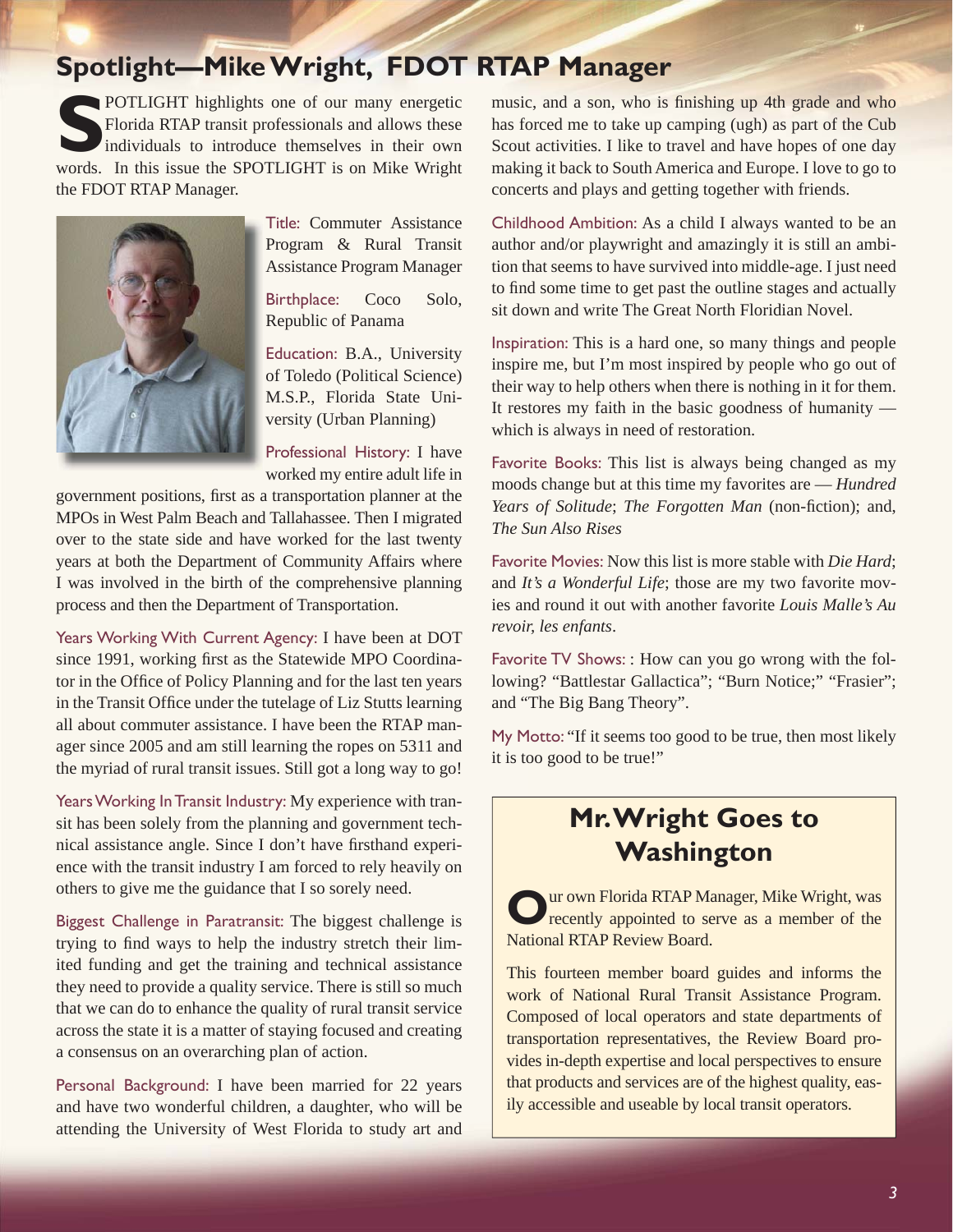### **Florida DOT Adds New Vehicle Contracts**

**THE FLORIDA CONTROL**<br>Its lineup of new transit vehicle contracts available<br>for purchase through its TRIPS program (formerly<br>Elorida Vabiala Program EVPD) as well as its lineup of new transit vehicle contracts available for purchase through its TRIPS program (formerly Florida Vehicle Procurement Program—FVPP), as well as significant revisions to some existing contracts.

### **New Contracts:**

Contract **TRIPS-09-CV-GM** is a Commuter Van contract provided by Florida dealer Getaway Marketing, Inc. with its manufacturing partner New England Wheels for the primary purpose as a commuter passenger van or for other special purpose vehicle for public transit systems and/or governmental agency use. Built on either a Chevrolet/GMC 2500 or a Ford E-250 Chassis, each has a center aisle seating up to 9 passengers in addition to the driver. An option is available to provide a stretcher cot and stretcher securement system with reduced seating as well as other options to be attractive to commuters.

Contract **TRIPS-09-MD-FTS** and **TRIPS-09-MD-TP** are both Medium Duty 30' long rear engine city fixed route type buses provided by either Florida Transportation System (FTS) in partnership with Eldorado National or Transit Plus, Inc (TP) in partnership with Champion Bus, Inc. FTS is providing the E-Z Rider II, a low floor bus with optional BRT exterior and mid-bus passenger doorway. TP is providing the CTS, a standard high level flat floor with optional mid-bus passenger doorway.

Contract **FVPP-05-CA-4** now has an Azure Hybrid Electric Drive option on a Ford E-450, 22', 14,050# GVWR Chassis. This second TRIPS hybrid drive

option is in addition to Contract **FVPP-05-CA-3**  which provides an Eaton Hybrid Drive option on an International Chassis.

### **Revisions:**

Ford Chassis will be added to all applicable contracts. The Ford E-450 with Azure Hybrid, noted above, will also be added to the Small Cutaway contracts. In addition, a non-hybrid regular Ford E-450 and E-350 will be added to contracts where applicable. This addition is currently in progress due to the recent uncertainty of General Motors Corp. products, so only select contracts reflect this option as of this writing.

Contract **FVPP-08-MV-FTS** or GM has changed vehicle manufacturer. Chevrolet has discontinued its Uplander Mini Van. It is being replaced by Chrysler Dodge Grand Caravan. Additionally, the Event Data Recorder will now be 247 Security System. Due to the conversion from Chevrolet to Chrysler some options have changed.

#### **Discontinuation Announced:**

GMC recently announced it will be discontinuing the 4500/5500 series chassis when the current model is exhausted. This will affect all **FVPP-05-CA** contracts except **FVPP-05-CA-3** and **3LF**, which is built on International Chassis.

To get the full information on these new and revised contracts, as well as all the latest information on the TRIPS Program, visit the TRIPS website at *www.tripsflorida.org.* 

# **Sumter County Transit** — **Rural Area Public Transit System**

**The Sumter County Transit (SCT) Maintenance Unit**<br>provides a vital link for the inspection and periodic<br>maintenance of transit vehicles, as well as the capa-<br>hility of performing *"see peodod"* ranging between inspec provides a vital link for the inspection and periodic maintenance of transit vehicles, as well as the capability of performing "as needed" repairs between inspection intervals. The Unit is run by one employee, Marshall Winn, a maintenance technician who serves as an interface with various vehicle maintenance facilities utilized by Sumter County Transit for vehicle repair beyond their scope of activities.

Sumter County Transit vehicles undergo a 42 point Preventive Maintenance Inspection after each 7,500 miles of travel. A portion of the inspection includes checking brake wear, tire rotation and checking tire tread depth. Oil changes

occur every 15,000 miles due to the use of synthetic oil and recommended filters.

During each inspection, any vehicle part found to be defective is repaired. Examples of internal repair services include, but are not limited to, brake jobs, fuel pumps, ball joints, alternators, and battery replacement. The internet is utilized to locate a best price source.

Some vehicle repairs necessitate the use of an outside repair facility. Examples include;

*cont'd on p. 5*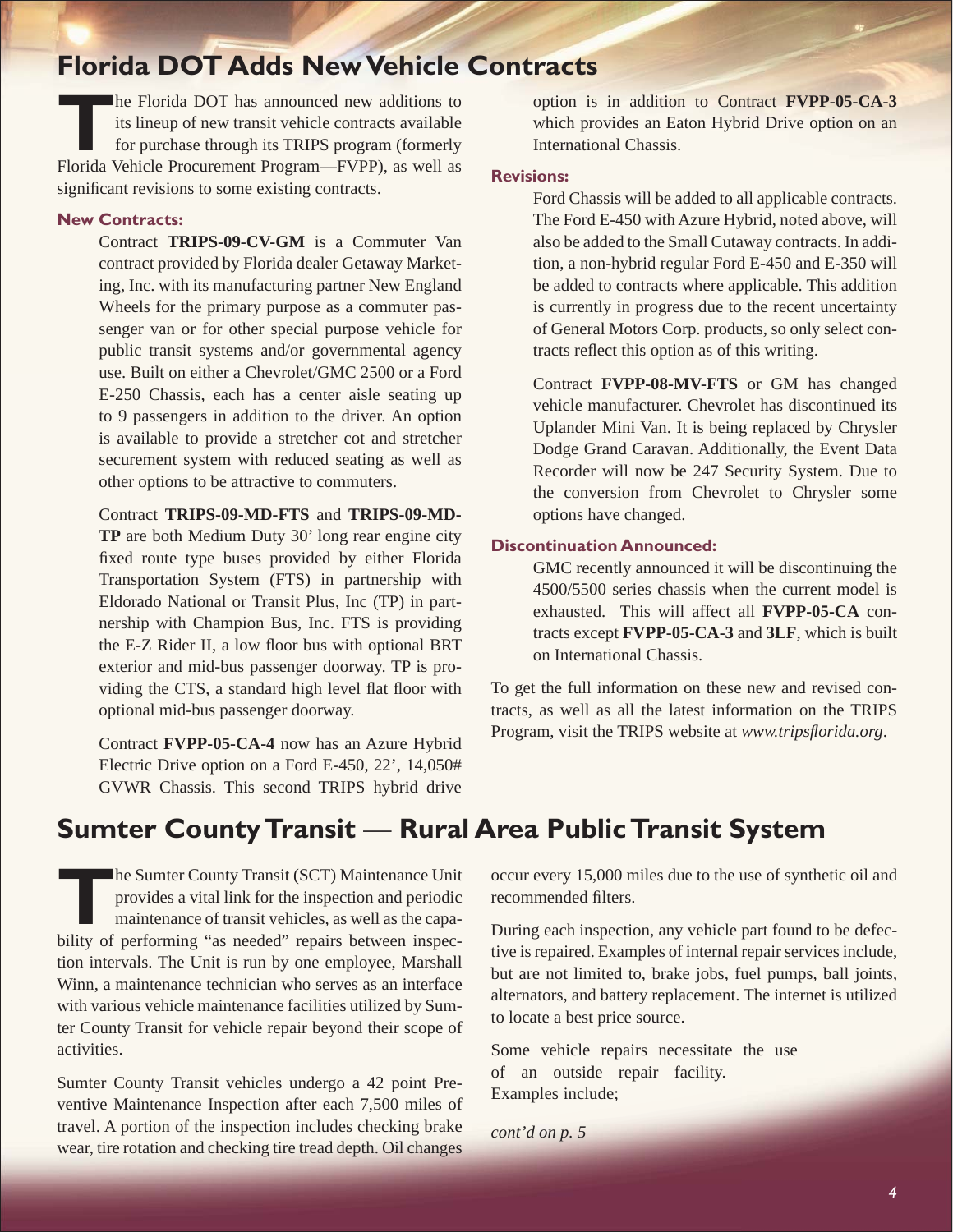### **2009 Above and Beyond Award**

**The Florida Department of Transportation's Pub-**<br>Iic Transit Office awarded its annual "Above and<br>Beyond" award to an exemplary paratransit driver<br>at the 2000 Berstronsit Boodes in Deutspe Boosh, Florida lic Transit Office awarded its annual "Above and Beyond" award to an exemplary paratransit driver at the 2009 Paratransit Roadeo in Daytona Beach, Florida. The award was presented to Lawson Willis, paratransit driver from VOTRAN in South Daytona Beach.

The purpose of the "Above and Beyond" award is to honor a driver who consistently performs in an outstanding manner and shows great care and concern for passengers with special needs.

Lawson, employed with VOTRAN since 2006, has become a well-liked and respected member of the VOTRAN Gold Team. In her nomination form, Edie Biro, VOTRAN Paratransit Manager spoke highly of Mr. Willis: "He has a funloving attitude and his cheerful demeanor extends to everyone he comes in contact with. He doesn't let the little situations that sometimes happen get him down, he just 'goes with the flow.' Mr. Willis loves his job and the people that he helps with their transportation needs. He has received praise from his customers for his helpfulness, pleasant attitude and safe driving. He is always watching out for his customer's best interests and does his best to accommodate their needs. Lawson Willis' goal is safe, comfortable, timely transportation for all of VOTRAN's customers, and he excels in all of these areas. He is always willing to help out another driver or customer. He exemplifies what it takes to be the 2009 Paratransit 'Above and Beyond' winner."

Congratulations to VOTRAN's Lawson Willis for displaying exemplary customer service and for going "Above and Beyond" the call of duty!

### **17th Annual Transportation Training and Technology Conference August 17-20, 2009**

The Florida Commission for the Transportation Disadvantaged will be hosting their 17th Annual Transportation Training and Technology Conference at the Hilton in the Walt Disney World Resort from August 17-20, 2009. For more information and to register for this networking and professional development event, please visit *[www.dot.state.](http://www.dot.state.fl.us/ctd/events/2009Conference.htm)fl .us/ctd/ [events/2009Conference.htm](http://www.dot.state.fl.us/ctd/events/2009Conference.htm)*

### Sumter County—*cont'd from p. 4*

electronic diagnostic testing, air conditioning repair, transmission repair/replacement, major tune-ups on larger vehicles, wheelchair lift repair, and tire replacement.

When a vehicle develops a problem and repair is required between maintenance intervals, the Maintenance Technician is informed of these problems through daily com-

munication and works to eliminate as much vehicle down time as possible. Often repair problems discovered between periodic maintenance schedules are handled the same day.

There has been a large cost savings in road call repairs. Road call repairs are assessed and repairs performed at the site of break-



*Marshall Winn, Maintenance Technician*

down. This enables the driver to continue with his/her manifest trips and stay on schedule. SCT's roadside repair service has helped curtail unnecessary high cost vendor repair requests and operating costs, as well as extended the life of older vehicles. Should the Maintenance Technician not be able to do the needed repairs, coordination with a wrecker service is done.

SCT's Maintenance Unit performs many functions in transit's daily operations, which permits staff the flexibility to schedule vehicles for maintenance and servicing while maintaining a very good level of cost control. During the past year, vehicle repair and maintenance costs have been reduced by 5%.

Marie Nicolette Sumter County Transit (352) 568-6683 *[Marie.Nicolette@sumtercounty](mailto:Marie.Nicolette@sumtercountyfl.gov)fl .gov*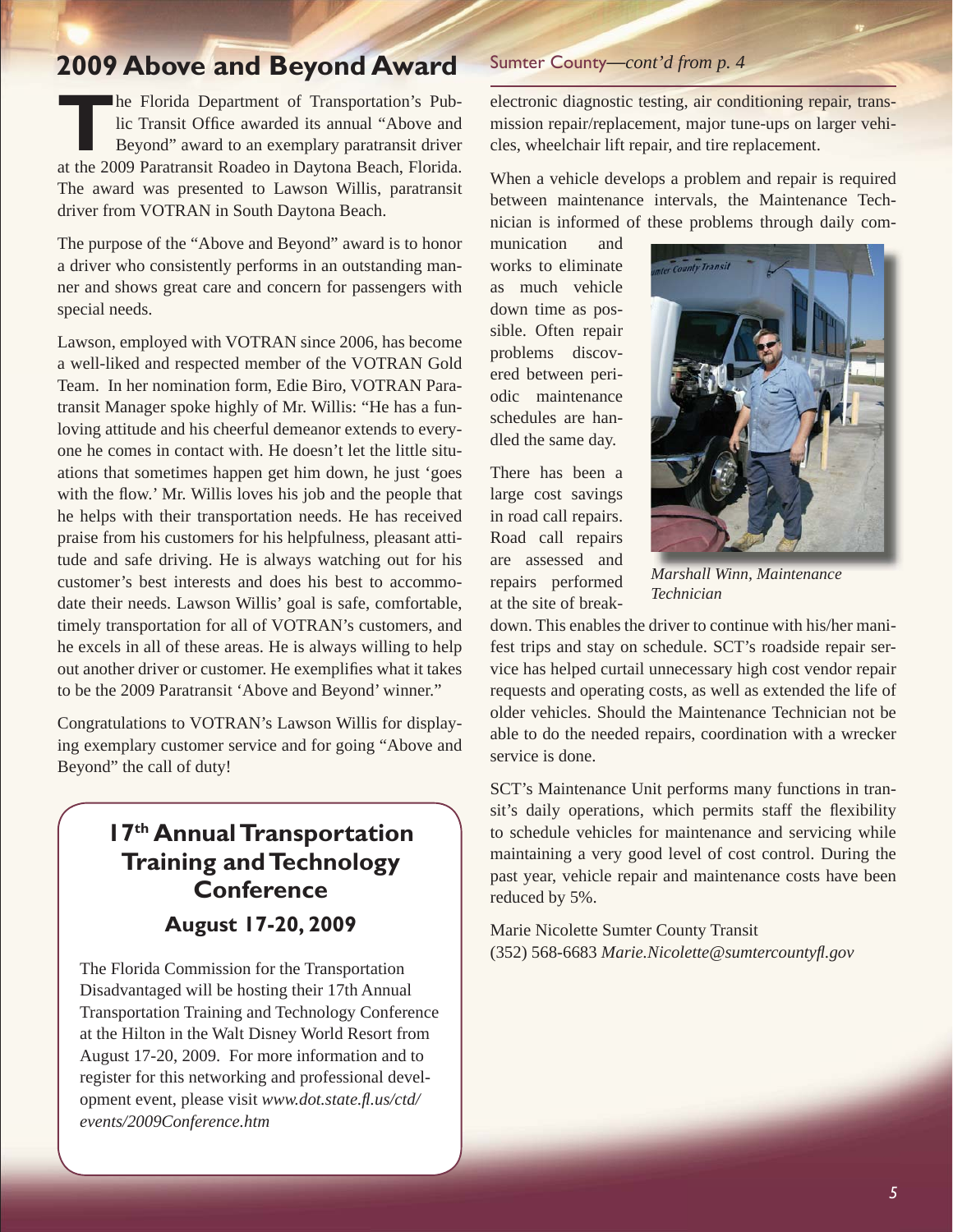# **Florida's Rural Transit Providers Turn Out for the 8th FDOT/ FPTA/CUTR Professional Development Workshop**

**O**n May 19th, the Florida Public Transportation<br>Association (FPTA), the Florida Department of<br>Transportation Peacears (CUTP) heated the cighth annual Association (FPTA), the Florida Department of Transportation (FDOT), and the Center for Urban Transportation Research (CUTR) hosted the eighth annual FDOT/FPTA/CUTR Professional Development Workshop in Tampa, Florida. Over 200 transportation professionals representing 40 transit systems, consultants, and other organizations attended the workshop. Many of Florida's rural transit providers attended this year's workshop including representatives from Baker, Charlotte, Lake, Levy, Martin, Polk, Pasco, and Saint Johns counties and the Florida Heartland Rural Economic Development Initiative.

Three significant changes to this year's workshop dramatically affected attendance and participation. First, in response to travel and budget restrictions placed on Florida's transit systems, the agenda was compressed to two days instead of the usual three days. This proved to be a successful change.

Second, a Workshop Planning Committee was established to assist with the development of the agenda. This committee included representatives from FDOT's Florida Operator Trainer Training Program, the Florida Rural Transit Assistance Program (RTAP), the Transit Research Inspection and Procurement Services Program (TRIPS), the Transit Maintenance Analysis and Research Center (TMAARC), the Florida Transit Planning Network (FTPN), the Florida Transit Marketing Network (FTMN) and the Florida Statewide Transit Training and Technical Assistance Program (TTAT). Each member of the committee was responsible for identifying specific training sessions within four educational tracks, including those that would be valuable to both rural and urban transportation providers.

The Workshop Planning Committee worked together to develop an outstanding agenda. Some of the more popular sessions included: "Understanding ADA;' 'Your Organization's Carbon Footprint: Commuting and Business Travel;' 'Balance Between Providing Paratransit Service and Fixed Route;' 'Drug and Alcohol Testing for Supervisors;' and 'Overview of FTA Civil Rights Program Requirements." In addition to these popular sessions, a series of "Transit—101" training classes were offered which included "Transit Service Planning;' 'Basics of Transit Procurement;' 'Basics of Transit Grants and Funding Programs;' and 'Preparing for Triennial Reviews." All of the training sessions were well

attended and received phenomenal feedback from the participants.

The third change to this year's workshop included an offer by FPTA allowing Florida's transit agencies to receive two free nights at the host hotel, the Embassy Suites. This generous offer allowed transit systems with limited travel budget and strict travel restrictions to take advantage of the fantastic training and networking opportunities at the workshop.



The FDOT/FPTA/CUTR Professional Development Workshop continues to grow. As the African proverb states, "it takes a village…" FDOT, FPTA and CUTR have seen the workshop grow from just a small conference into a wellreceived and much-anticipated professional development workshop attended by transportation professionals statewide. FDOT, FPTA and CUTR have worked together to make this workshop "a village" for Florida's transit agencies. As they continue to work together, the workshop will continue to grow, flourish and prosper.

If you have any suggested training topics for the 2010 FDOT/FPTA/CUTR Professional Development Workshop, please e-mail Amber Reep, CUTR Senior Research Associate at *[reep@cutr.usf.edu](mailto:reep@cutr.usf.edu)*.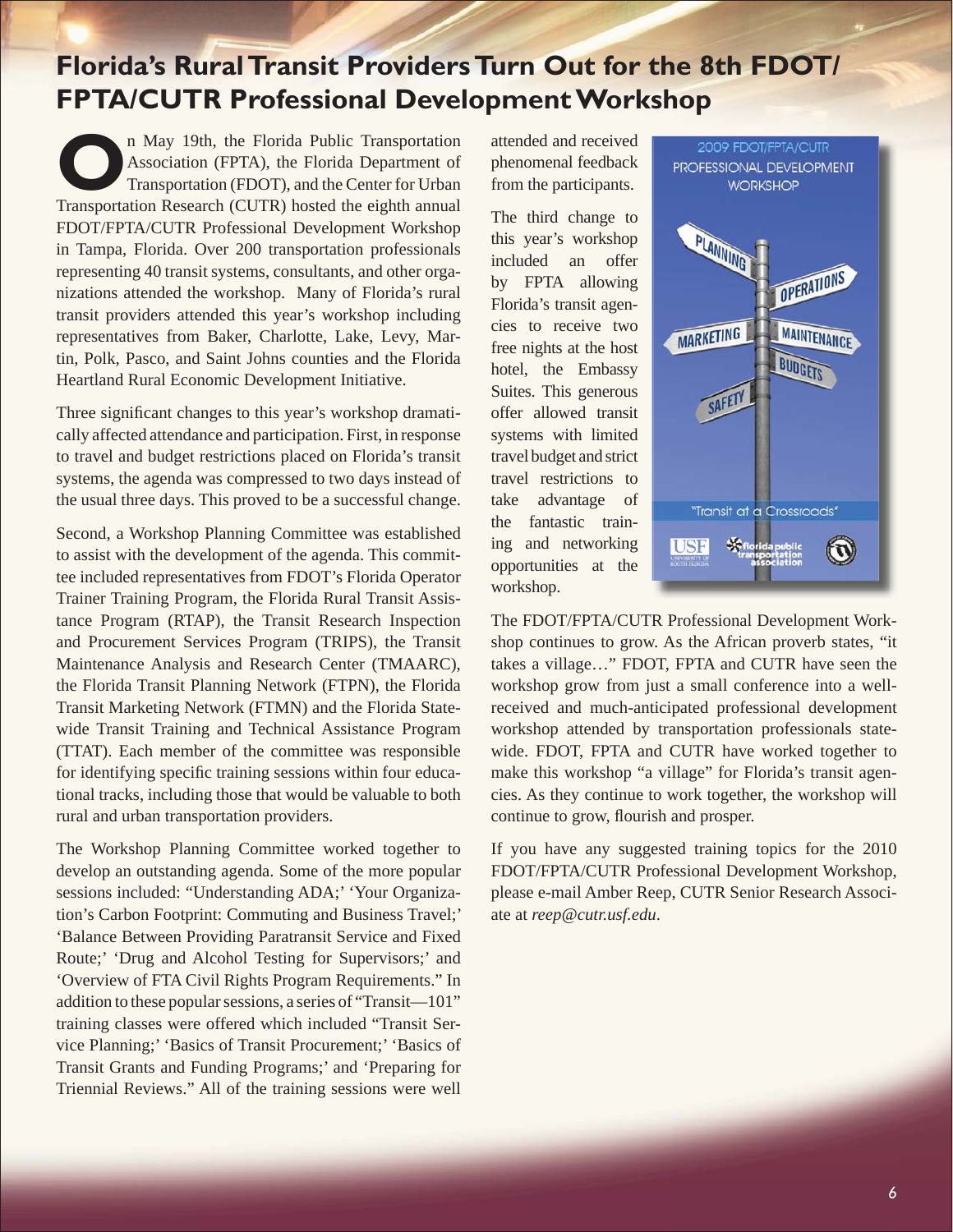*7*

**Sunshine Line Reduces Costs with Oil Filtration System**

Illsborough County's Sunshine Line provides spe-<br>cialized transportation for the elderly, low-income<br>and the transportation disadvantaged. Maintenance cialized transportation for the elderly, low-income and the transportation disadvantaged. Maintenance costs have been an ongoing concern and significant financial

issue for the county's fleet of 74 body-on-chassis minibuses, which log over 1.2 million miles annually.

As part of Hillsborough County's continuing efforts to provide more effective, efficient, and cost-reducing services, the Sunshine Line implemented a special maintenance program project in cooperation with Hillsborough County's Fleet Management Division. This program is designed to save both

County.

filtration system is able to accomplish, thereby reducing the need to change oil. The oil is filtered and water and glycol is removed as part of the continuous flow process. Additionally, the replaceable cartridge filter replenishes the oil additives

> required to keep the engine running at peak performance. Oil samples are taken to ensure that the oil is maintaining the right viscosity and additive mixture. All of these things combine to provide longer engine life and sustained, peak fuel mileage, while helping the county to reduce dependency on fossil fuels and oil.

> The current minimum projected savings per vehicle is about \$390 annually, plus a

labor savings per service. It is anticipated this enhancement will save \$28,800 annually and will reduce oil consumption by 2,220 quarts per year. Service intervals will be expanded and filter changes reduced to maximize the efficiency of the system.

For Information Contact: Ed Wisniewski, Manager, Hillsborough County Sunshine Line; Ernest Hutman, Maintenance Manager, Hillsborough County Fleet Management

# **Florida RTAP Resource Center: On the Road to Discovery**

*"Excellence is an art won by training and habituation. We do not act rightly because we have virtue or excellence, but rather we have those because we have acted rightly. We are what we repeatedly do. Excellence, then, is not an act but a habit."* — Aristotle

time and money. By installing a filtration system on each of the vehicles, oil consumption will be drastically reduced and service intervals for PM services will be increased, resulting in a reduction in downtime and labor costs for Hillsborough

The PuraDYN system has been installed in Sunshine Line vehicles. This system uses a series of filtration devices that filters and reconditions oil beyond what the primary engine

**THROUGHOUT ARRY THEORY ARRY THEORY ARRY THEORY ARRY THEORY CHANGES CONSULSED A PROPERTY OF A PROPERTY AND A PROPERTY OF A PROPERTY OF A PROPERTY OF A PROPERTY OF A PROPERTY OF A PROPERTY OF A PROPERTY OF A PROPERTY OF A P** sit Assistance Program has undergone significant changes: a new website with links to various training and professional development opportunities; a new newsletter format to coincide with technology and easily accommodate users; and a new perspective on how to distribute new and current resources to Florida agencies.

Most agencies, if not all, are continuously learning how to do more with less and still provide quality customer service to customers. As budgets are trimmed, agencies are looking for ways to save through "in-agency" training and professional development. Providing current resources to transit agencies is essential to providing quality transportation throughout the state, and best of all — IT IS FREE!

With the help of surveys, the Florida RTAP Advisory Board, a considerable amount of funding and "on-line researching," the Florida RTAP set out to find new resource materials to meet the needs of growing rural and urban communities and transit demands throughout our state. As the dynamics of transportation needs evolve, resources to address those needs must evolve as well. The Florida RTAP Resource Center has added several new video and publication resources that focus on topics dealing with infectious diseases, safety, driver training, commercial

*cont'd on back cover*



*Sunshine Line Maintenance Facility*